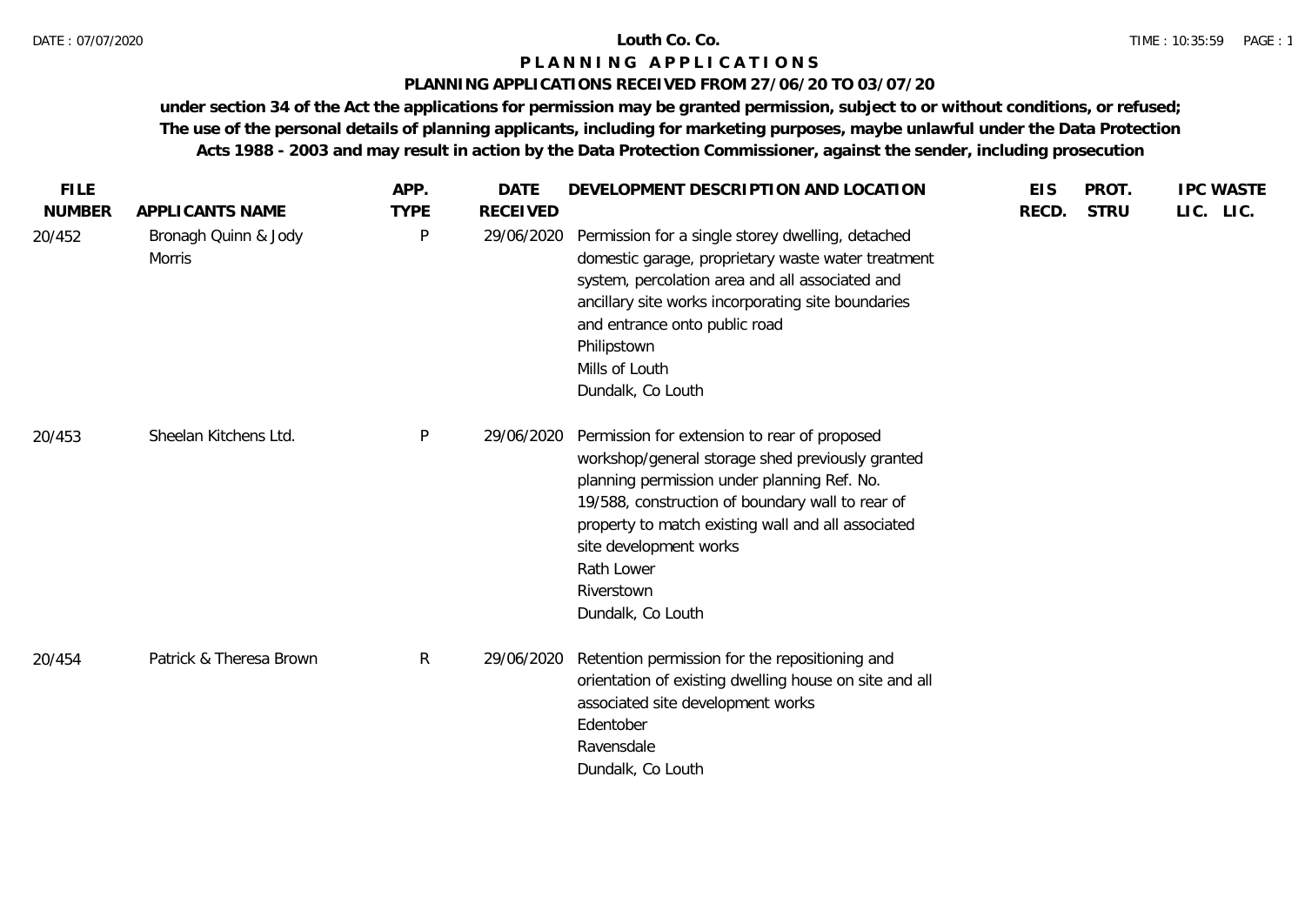### **PLANNING APPLICATIONS RECEIVED FROM 27/06/20 TO 03/07/20**

| <b>FILE</b>   |                         | APP.         | <b>DATE</b>     | DEVELOPMENT DESCRIPTION AND LOCATION                                                                                                                                                                                                                                          | <b>EIS</b> | PROT.       | <b>IPC WASTE</b> |
|---------------|-------------------------|--------------|-----------------|-------------------------------------------------------------------------------------------------------------------------------------------------------------------------------------------------------------------------------------------------------------------------------|------------|-------------|------------------|
| <b>NUMBER</b> | APPLICANTS NAME         | <b>TYPE</b>  | <b>RECEIVED</b> |                                                                                                                                                                                                                                                                               | RECD.      | <b>STRU</b> | LIC. LIC.        |
| 20/455        | Edward & Frances Hurley | P            | 29/06/2020      | Permission for a bay window to front of existing<br>dwelling with common roof across front door<br>25 Stameen Lawns<br>Drogheda<br>Co Louth                                                                                                                                   |            |             |                  |
| 20/456        | Brendan Mackin          | $\mathsf{P}$ | 29/06/2020      | Permission for 1. change of use from dental surgery<br>to residential and 2. single storey to rear of property<br>and all associated site development works<br>27 Jocelyn Street<br>Dundalk<br>Co Louth                                                                       |            |             |                  |
| 20/457        | Alex Workman            | P            | 29/06/2020      | Permission for development within the curtilage of a<br>Protected Structure ID No. LHS019-009 consisting of<br>construction of single storey dwelling house with<br>proprietary waste water treatment system and all<br>associated site works<br>Dunany<br>Togher<br>Co Louth |            | Y           |                  |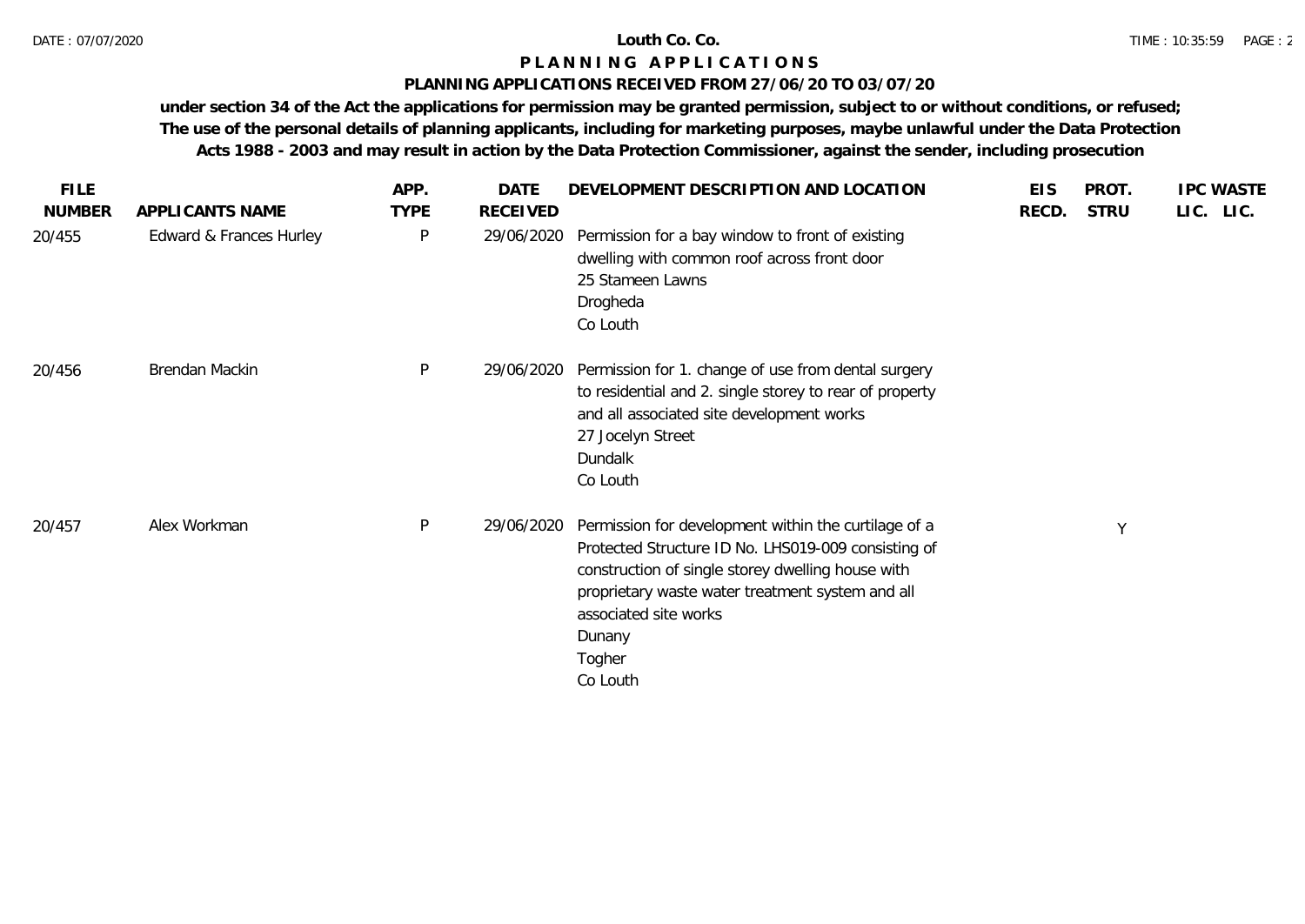## **PLANNING APPLICATIONS RECEIVED FROM 27/06/20 TO 03/07/20**

| <b>FILE</b>   |                       | APP.        | <b>DATE</b>     | DEVELOPMENT DESCRIPTION AND LOCATION                                                                                                                                                                                                                                                                                                                                                                                                                                                                                                                                                       | <b>EIS</b> | PROT.       | <b>IPC WASTE</b> |
|---------------|-----------------------|-------------|-----------------|--------------------------------------------------------------------------------------------------------------------------------------------------------------------------------------------------------------------------------------------------------------------------------------------------------------------------------------------------------------------------------------------------------------------------------------------------------------------------------------------------------------------------------------------------------------------------------------------|------------|-------------|------------------|
| <b>NUMBER</b> | APPLICANTS NAME       | <b>TYPE</b> | <b>RECEIVED</b> |                                                                                                                                                                                                                                                                                                                                                                                                                                                                                                                                                                                            | RECD.      | <b>STRU</b> | LIC. LIC.        |
| 20/458        | Shane & Susan Fennell | P           | 30/06/2020      | Permission for the demolition of an existing<br>sunroom extension to the west of the existing<br>dwelling house and the construction of a new single<br>storey extension to the west of the dwelling house<br>inclusive of all associated site development works<br>Channonrock<br>Louth<br>Co Louth<br>A91K580                                                                                                                                                                                                                                                                            |            |             |                  |
| 20/459        | Doreen McKeown        | P           | 30/06/2020      | Permission for a) new 2 storey extension to side of<br>eastern gable to provide 1 bedroom, an ensuite, a<br>dressing room on first floor and utility room and<br>new bay window on ground floor; b) new 2 storey<br>extension to side of western gable to provide first<br>floor dressing room and library on ground floor; c)<br>new 1 storey porch extension to front (north)<br>elevation; d) new 1 storey kitchen extension to rear<br>(south) elevation; e) Alterations to internal layout of<br>existing house<br>46 Ashfield Heights<br>North Road<br>Drogheda, Co Louth<br>A92HDPO |            |             |                  |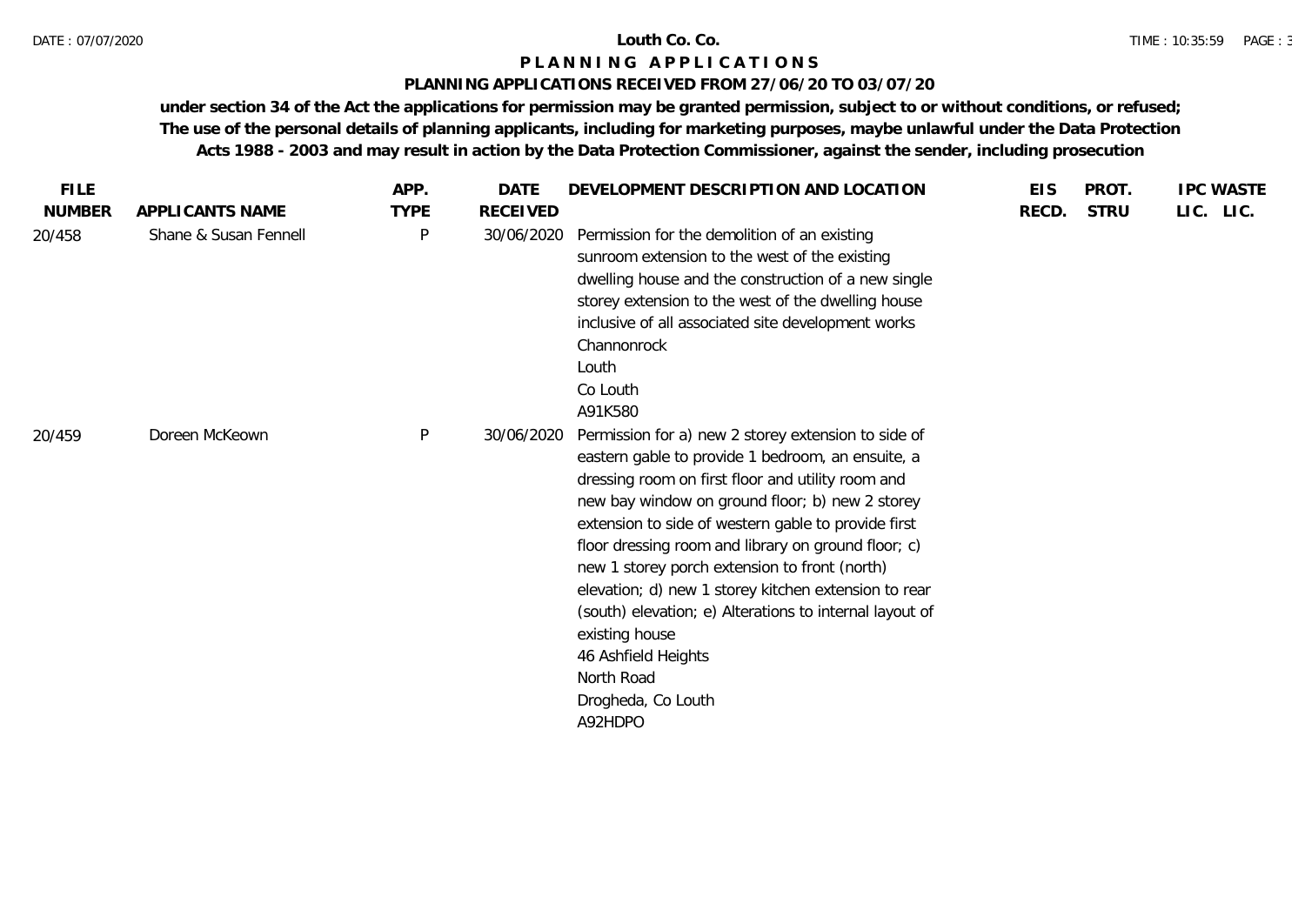## **PLANNING APPLICATIONS RECEIVED FROM 27/06/20 TO 03/07/20**

| <b>FILE</b>   |                                   | APP.        | <b>DATE</b>     | DEVELOPMENT DESCRIPTION AND LOCATION                                                                                                                                                                                                                                                                                                                                                                                                                  | <b>EIS</b> | PROT.       | <b>IPC WASTE</b> |
|---------------|-----------------------------------|-------------|-----------------|-------------------------------------------------------------------------------------------------------------------------------------------------------------------------------------------------------------------------------------------------------------------------------------------------------------------------------------------------------------------------------------------------------------------------------------------------------|------------|-------------|------------------|
| <b>NUMBER</b> | APPLICANTS NAME                   | <b>TYPE</b> | <b>RECEIVED</b> |                                                                                                                                                                                                                                                                                                                                                                                                                                                       | RECD.      | <b>STRU</b> | LIC. LIC.        |
| 20/460        | Applus Inspection Services<br>Ltd | P           | 30/06/2020      | Permission for development that consist of the<br>internal modification to existing offices, waiting area,<br>toilets and canteen and construction of new waiting/<br>reception area, toilets, store, at ground floor level<br>and new first floor mezzanine extension consisting of<br>staff canteen, store and open plan area (103.2sqm)<br>together with all associated site works<br>M1 Industrial Estate<br>Donore Road<br>Drogheda<br>Co. Louth |            |             |                  |
| 20/461        | Eoghan McEvoy                     | P           | 30/06/2020      | Apply for development of a single dwelling house<br>with attached domestic garage with packaged<br>wastewater system and polishing filter<br>Killtallaght<br>Termonfeckin<br>Co Louth                                                                                                                                                                                                                                                                 |            |             |                  |
| 20/462        | Newland Food Market Ltd           | P           | 01/07/2020      | Permission for development for provision of an Off<br>License for the sale of alcohol within the existing<br>retail unit 2. Remove existing separating wall<br>between unit 1 & unit 2 incorporating the retail unit<br>2 as part of retail unit 1. Proposed shop front over<br>combined unit 1 and unit 2 with associated lettering<br>and all related works at unit 1 and unit 2<br><b>Bloomsbury Centre</b><br>Donore road Drogheda<br>Co Louth    |            |             |                  |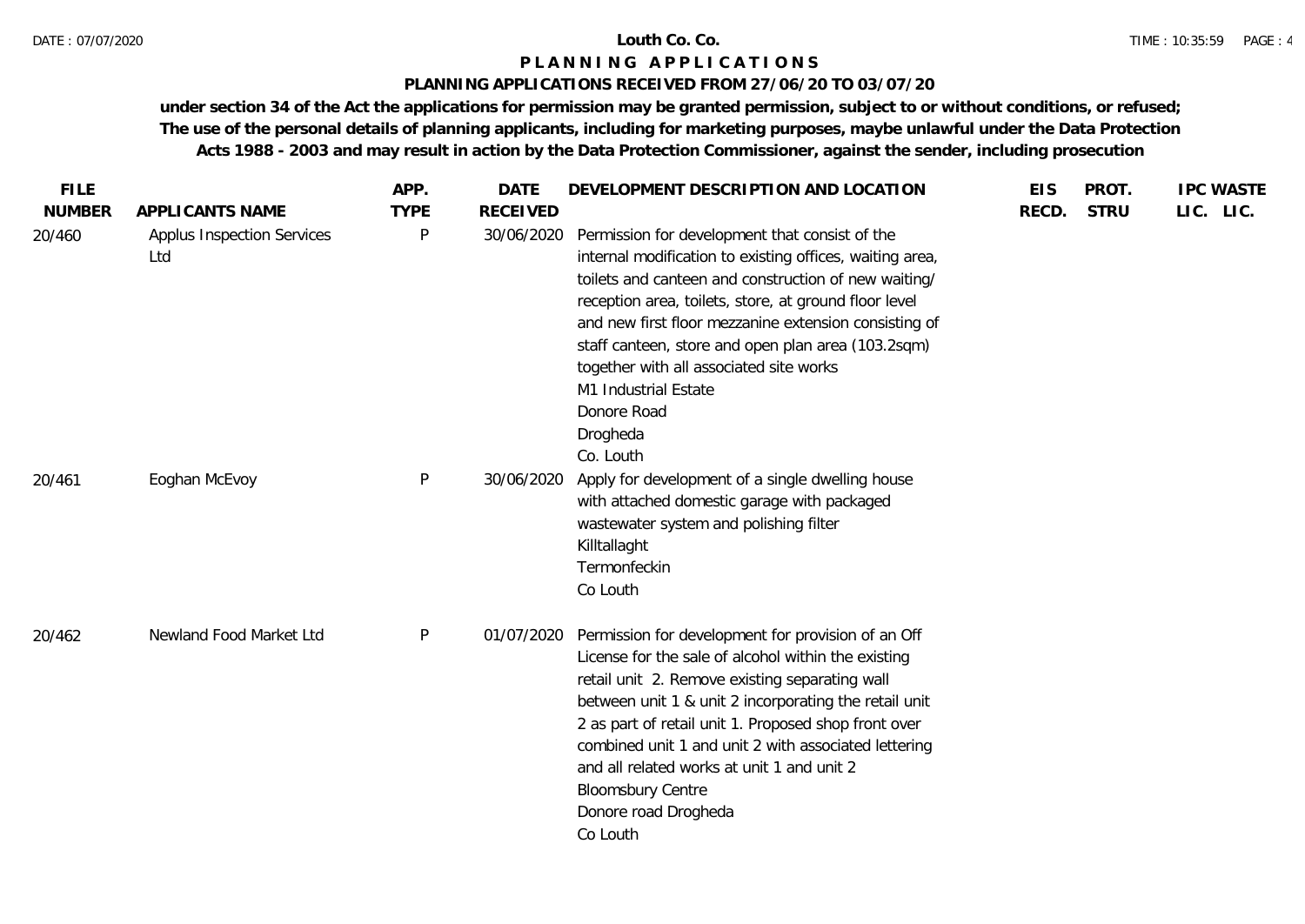### **PLANNING APPLICATIONS RECEIVED FROM 27/06/20 TO 03/07/20**

| <b>FILE</b>   |                             | APP.         | DATE            | DEVELOPMENT DESCRIPTION AND LOCATION                                                                                                                                                                                                                        | <b>EIS</b> | PROT.       | <b>IPC WASTE</b> |
|---------------|-----------------------------|--------------|-----------------|-------------------------------------------------------------------------------------------------------------------------------------------------------------------------------------------------------------------------------------------------------------|------------|-------------|------------------|
| <b>NUMBER</b> | APPLICANTS NAME             | <b>TYPE</b>  | <b>RECEIVED</b> |                                                                                                                                                                                                                                                             | RECD.      | <b>STRU</b> | LIC. LIC.        |
| 20/463        | Allpets Veterinary Hospital | $\mathsf{R}$ | 01/07/2020      | Permission for retention of an unauthorized<br>development consisting of an existing shop front<br>with associated lettering and all related works<br><b>Bloobury Centre</b><br>Donore Road<br>Drogheda Co Louth                                            |            |             |                  |
| 20/464        | Maxol Ltd                   | $\mathsf{R}$ | 01/07/2020      | Permission for retention for development consisting<br>of a single storey solid fuel (7sqm gross floor area)<br>and associated signage (0.11 sqm)<br>Maxol seaview serview station<br>Avenue Road<br>Dundalk Co Louth                                       |            |             |                  |
| 20/465        | Hogan Noel & Catherine      | $\mathsf{P}$ | 01/07/2020      | Permission for development to consist of demolition<br>of existing garage, and construction of single storey<br>extension comprising a family room, utility room<br>and Garage, to side and rear of existing dwelling<br>Castlewood<br>Drogheda<br>Co Louth |            |             |                  |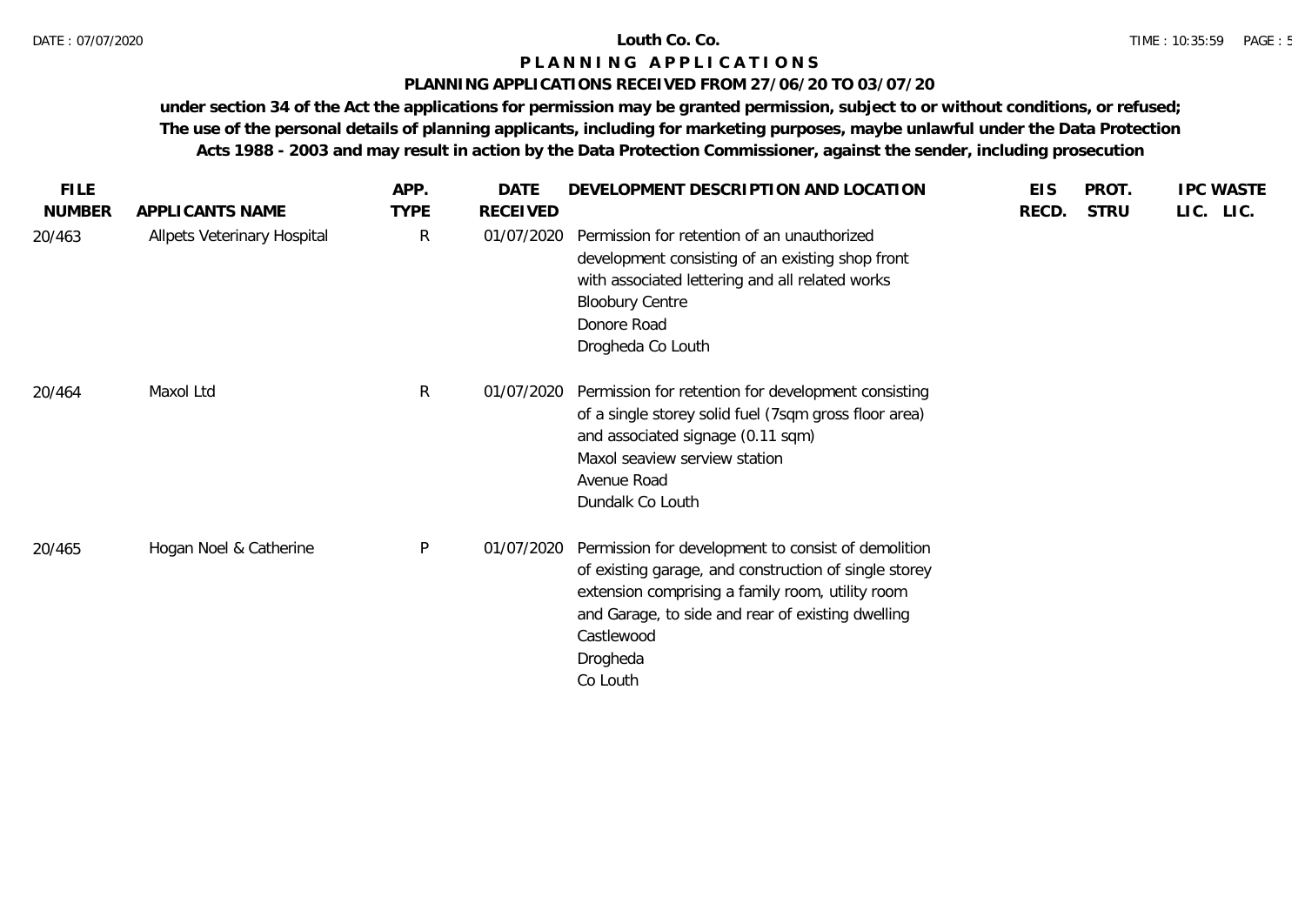## **PLANNING APPLICATIONS RECEIVED FROM 27/06/20 TO 03/07/20**

| <b>FILE</b><br><b>NUMBER</b> | APPLICANTS NAME                      | APP.<br><b>TYPE</b> | <b>DATE</b><br><b>RECEIVED</b> | DEVELOPMENT DESCRIPTION AND LOCATION                                                                                                                                                                                                                                                                           | <b>EIS</b><br>RECD. | PROT.<br><b>STRU</b> | <b>IPC WASTE</b><br>LIC. LIC. |
|------------------------------|--------------------------------------|---------------------|--------------------------------|----------------------------------------------------------------------------------------------------------------------------------------------------------------------------------------------------------------------------------------------------------------------------------------------------------------|---------------------|----------------------|-------------------------------|
| 20/466                       | Pat Walsh                            | R                   | 01/07/2020                     | Retention permission for revised site boundaries<br>including entrance gate, location of dwelling and<br>septic tank on site, alterations to elevations of<br>dwelling original granted permission 98/582,<br>detached domestic garage including all associated<br>site works<br>Begrath<br>Collon<br>Co Louth |                     |                      |                               |
| 20/467                       | Deirdre McArdle and James<br>Searson | P                   | 01/07/2020                     | Permission for the erection of a new boundary fence<br>to the front of the existing boundary and all<br>associated site works<br>Newtown<br>Knockbridge<br>Co Louth                                                                                                                                            |                     |                      |                               |
| 20/468                       | Mary Payne                           | $\mathsf{R}$        | 01/07/2020                     | Retention permission for an existing detached<br>garage with a floor area of c.44 square meters<br>Shearwater House<br>Bellcotton<br>Termonfeckin, Co Louth                                                                                                                                                    |                     |                      |                               |
| 20/469                       | Paul Darby                           | P                   | 01/07/2020                     | Permission for dwelling house, waste water<br>treatment system and percolation area and all<br>associated site works<br>Boycetown<br>Togher<br>Co Louth                                                                                                                                                        |                     |                      |                               |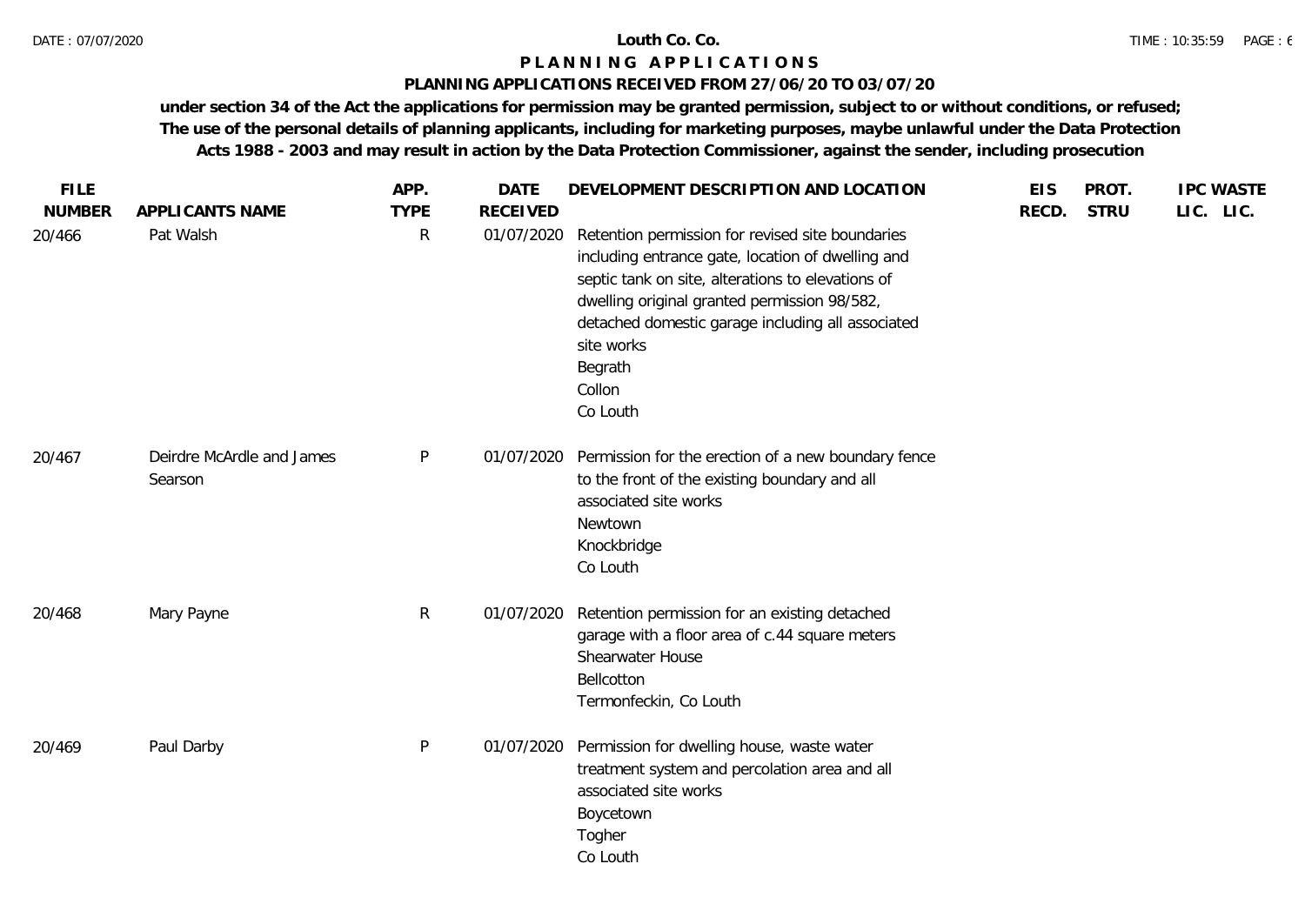## **PLANNING APPLICATIONS RECEIVED FROM 27/06/20 TO 03/07/20**

| <b>FILE</b>   |                       | APP.        | <b>DATE</b>     | DEVELOPMENT DESCRIPTION AND LOCATION                                                                                                                                                                                                                                                                                                                                                                                                                                    | <b>EIS</b> | PROT.       | <b>IPC WASTE</b> |
|---------------|-----------------------|-------------|-----------------|-------------------------------------------------------------------------------------------------------------------------------------------------------------------------------------------------------------------------------------------------------------------------------------------------------------------------------------------------------------------------------------------------------------------------------------------------------------------------|------------|-------------|------------------|
| <b>NUMBER</b> | APPLICANTS NAME       | <b>TYPE</b> | <b>RECEIVED</b> |                                                                                                                                                                                                                                                                                                                                                                                                                                                                         | RECD.      | <b>STRU</b> | LIC. LIC.        |
| 20/470        | Marie Sarsfield       | P           | 01/07/2020      | Permission to demolish 2 existing sheds to the rear<br>of the existing dwelling and permission to construct<br>a two storey extension to the rear, the conversion of<br>the existing attic space to a non-habitable store<br>room and to create a vehicular access and off-street<br>parking to the front of the existing dwelling and to<br>include internal alterations and all associated site<br>works<br>344 Ballsgrove<br>Drogheda<br>Co Louth<br><b>A92 E1WC</b> |            |             |                  |
| 20/471        | Catherine O'Callaghan | P           | 02/07/2020      | Permission for a change of use from commercial to<br>residential use of the original residential area at first<br>floor level<br>2 Ballsgrove Shopping Centre<br>Drogheda<br>Co Louth                                                                                                                                                                                                                                                                                   |            |             |                  |
| 20/472        | Kevin Logue           | P           | 02/07/2020      | Permission for 1. Demolition of an existing single<br>storey rear extension 2. Construction of a new single<br>storey rear extension 3. Conversion of an existing<br>attached garage to provide additional living space to<br>the dwelling 4. Construction of a new canopy<br>structure above the front entrance door 5. All<br>associated site works<br>4 Highfield<br>Drogheda<br>Co Louth                                                                            |            |             |                  |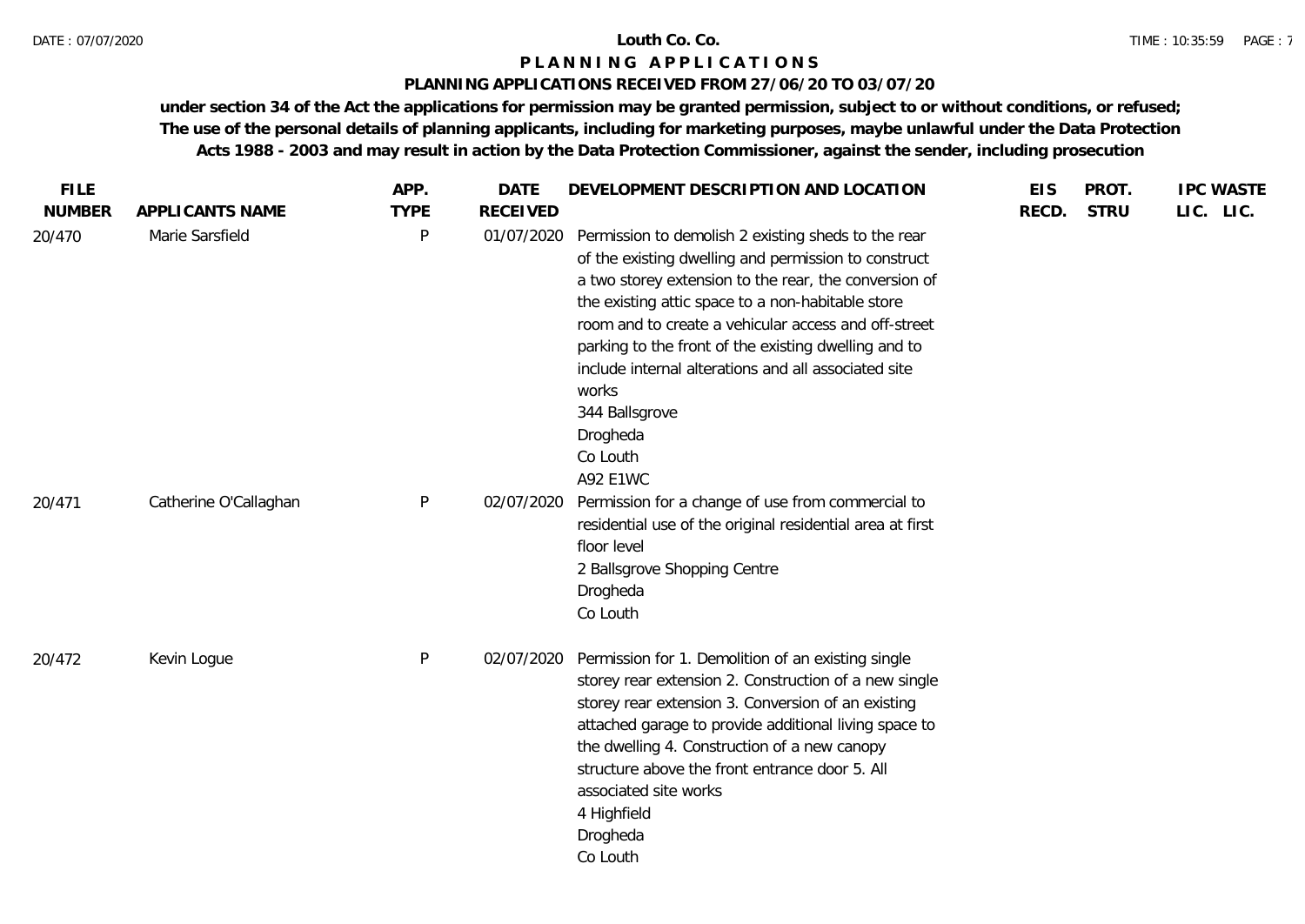### **PLANNING APPLICATIONS RECEIVED FROM 27/06/20 TO 03/07/20**

| <b>FILE</b>   |                                          | APP.         | <b>DATE</b>     | DEVELOPMENT DESCRIPTION AND LOCATION                                                                                                                                                                                                                                                                   | <b>EIS</b> | PROT.       | <b>IPC WASTE</b> |
|---------------|------------------------------------------|--------------|-----------------|--------------------------------------------------------------------------------------------------------------------------------------------------------------------------------------------------------------------------------------------------------------------------------------------------------|------------|-------------|------------------|
| <b>NUMBER</b> | APPLICANTS NAME                          | <b>TYPE</b>  | <b>RECEIVED</b> |                                                                                                                                                                                                                                                                                                        | RECD.      | <b>STRU</b> | LIC. LIC.        |
| 20/473        | Mary Ann Flannigan                       | P            | 02/07/2020      | Permission for a dormer bungalow and ancillary<br>equestrian facility with stand alone stable building<br>accommodating 10 no. stables and storage (190m2)<br>with new vehicular entrance and site ancillary works<br>including treatment plant<br>Carstown<br>Termonfeckin<br>Co Louth                |            |             |                  |
| 20/474        | Peter Carolan                            | P            | 02/07/2020      | Permission to erect a two storey dwelling, single<br>storey detached domestic garage, new vehicular site<br>entrance, site boundaries, a waste water treatment<br>system and percolation area and all associated site<br>development works and services<br>Walterstown<br>Castlebellingham<br>Co Louth |            |             |                  |
| 20/475        | Bronagh McQuillan & Shane<br>O'Callaghan | $\mathsf{P}$ | 02/07/2020      | Permission for a dwelling house, waste water<br>treatment system and associated site development<br>works<br><b>Watery Cross</b><br>Dromiskin<br>Co Louth                                                                                                                                              |            |             |                  |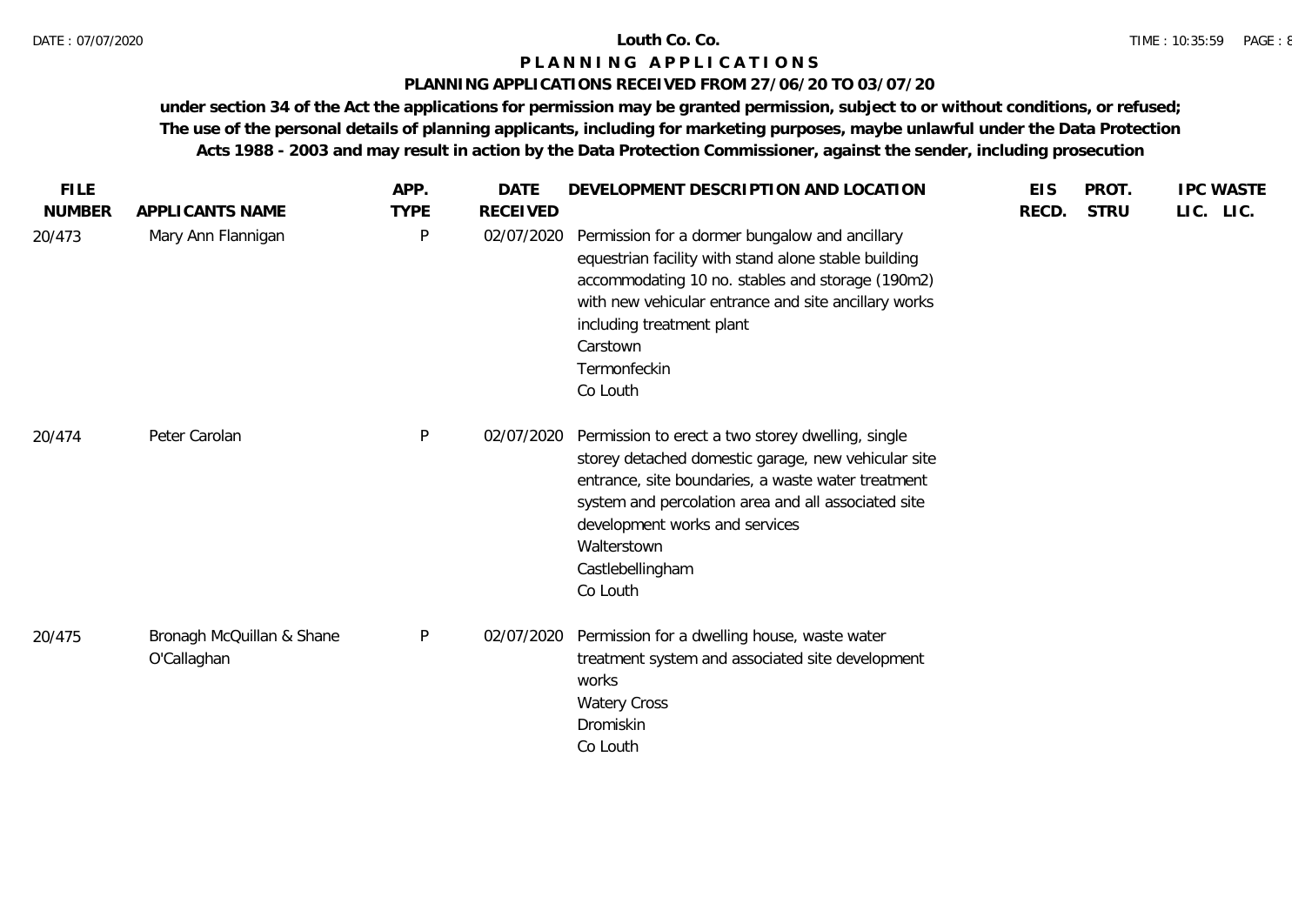## **PLANNING APPLICATIONS RECEIVED FROM 27/06/20 TO 03/07/20**

| <b>FILE</b>   |                          | APP.         | <b>DATE</b>     | DEVELOPMENT DESCRIPTION AND LOCATION                                                                                                                                                                                                                                                                                                                                                                                                                                                                                                                    | <b>EIS</b> | PROT.       | <b>IPC WASTE</b> |
|---------------|--------------------------|--------------|-----------------|---------------------------------------------------------------------------------------------------------------------------------------------------------------------------------------------------------------------------------------------------------------------------------------------------------------------------------------------------------------------------------------------------------------------------------------------------------------------------------------------------------------------------------------------------------|------------|-------------|------------------|
| <b>NUMBER</b> | APPLICANTS NAME          | <b>TYPE</b>  | <b>RECEIVED</b> |                                                                                                                                                                                                                                                                                                                                                                                                                                                                                                                                                         | RECD.      | <b>STRU</b> | LIC. LIC.        |
| 20/476        | Patrick & Margaret Dolan | P            | 03/07/2020      | Permission for proposed extension to existing<br>bathroom at first floor level to rear of existing two<br>storey dwelling house<br>27 Maple Drive<br>Drogheda<br>Co Louth                                                                                                                                                                                                                                                                                                                                                                               |            |             |                  |
| 20/477        | Lorraine Smith           | $\mathsf{P}$ | 03/07/2020      | Permission for the demolition of existing single<br>storey end-terrace cottage and construction of<br>replacement single storey end-terrace dwelling<br>house and all associated site development works<br>Drogheda Road<br>Clogherhead<br>Co Louth<br>A92A2C0                                                                                                                                                                                                                                                                                          |            |             |                  |
| 20/478        | Rolando Cedeno           | $\mathsf{P}$ | 03/07/2020      | Permission for the partial demolition of the existing<br>boundary wall separating the subject site with the<br>existing Boyne Meadow residential development to<br>facilitate access to the proposed development which<br>consists of the construction of 16 no. 1, 2 and 3 bed<br>apartments, surface car parking, bicycle parking,<br>communal open space, hard and soft landscaping<br>works and all associated site development and<br>engineering works necessary to facilitate the<br>development<br>Drybridge<br>Drogheda<br>Co Louth<br>A92DV2Y |            |             |                  |